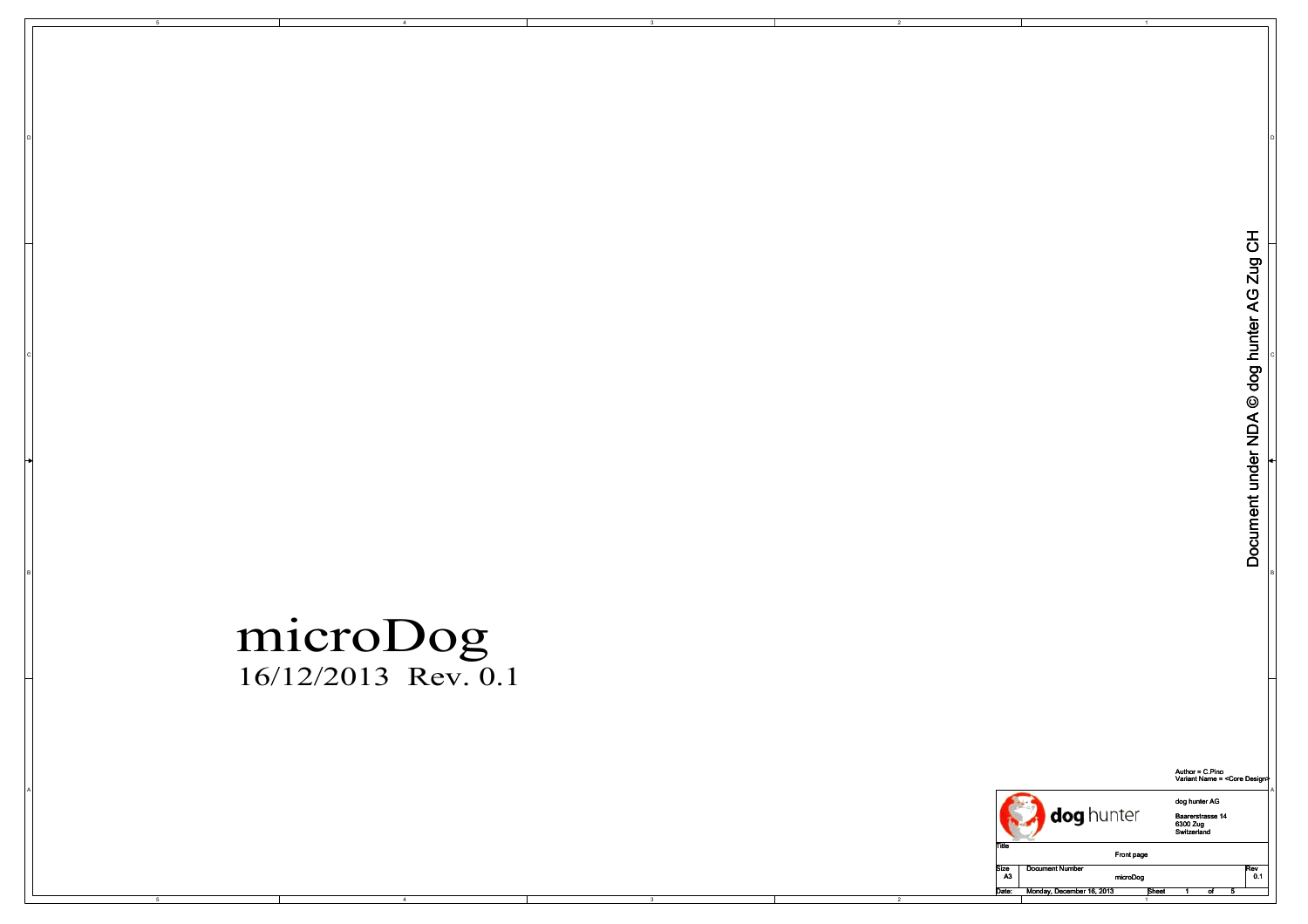| Vers. | Date       | Author | Description   | PCB Ver |
|-------|------------|--------|---------------|---------|
| 0.1   | 16/12/2013 | C.Pino | First release | $ -$    |
|       |            |        |               |         |

B

DI<br>Di

4

Author = C.Pino Variant Name = <Core Design>

|  |                        | intor<br>וטוונגו                   | dog hunter AG<br>Baarerstrasse 14<br>6300 Zug<br>Switzerland |
|--|------------------------|------------------------------------|--------------------------------------------------------------|
|  | ı ıue                  | <b>Revision History</b>            |                                                              |
|  | Size<br>A <sub>3</sub> | <b>Document Number</b><br>microDog | Rev<br>v. 1                                                  |
|  | Date:                  | Monday, December 16, 2013<br>Sheet |                                                              |

2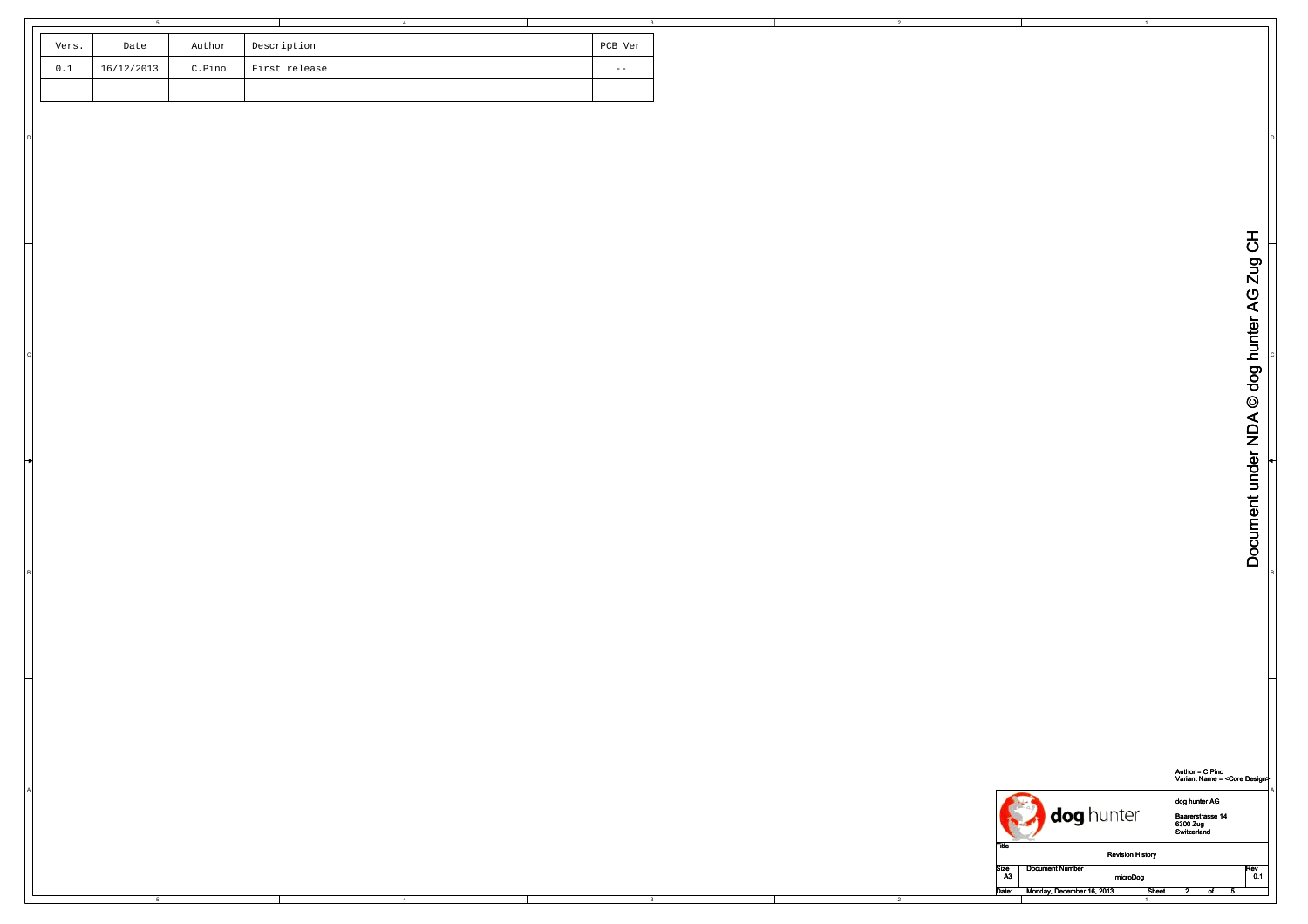## Block Diagram

DI<br>Di



B

A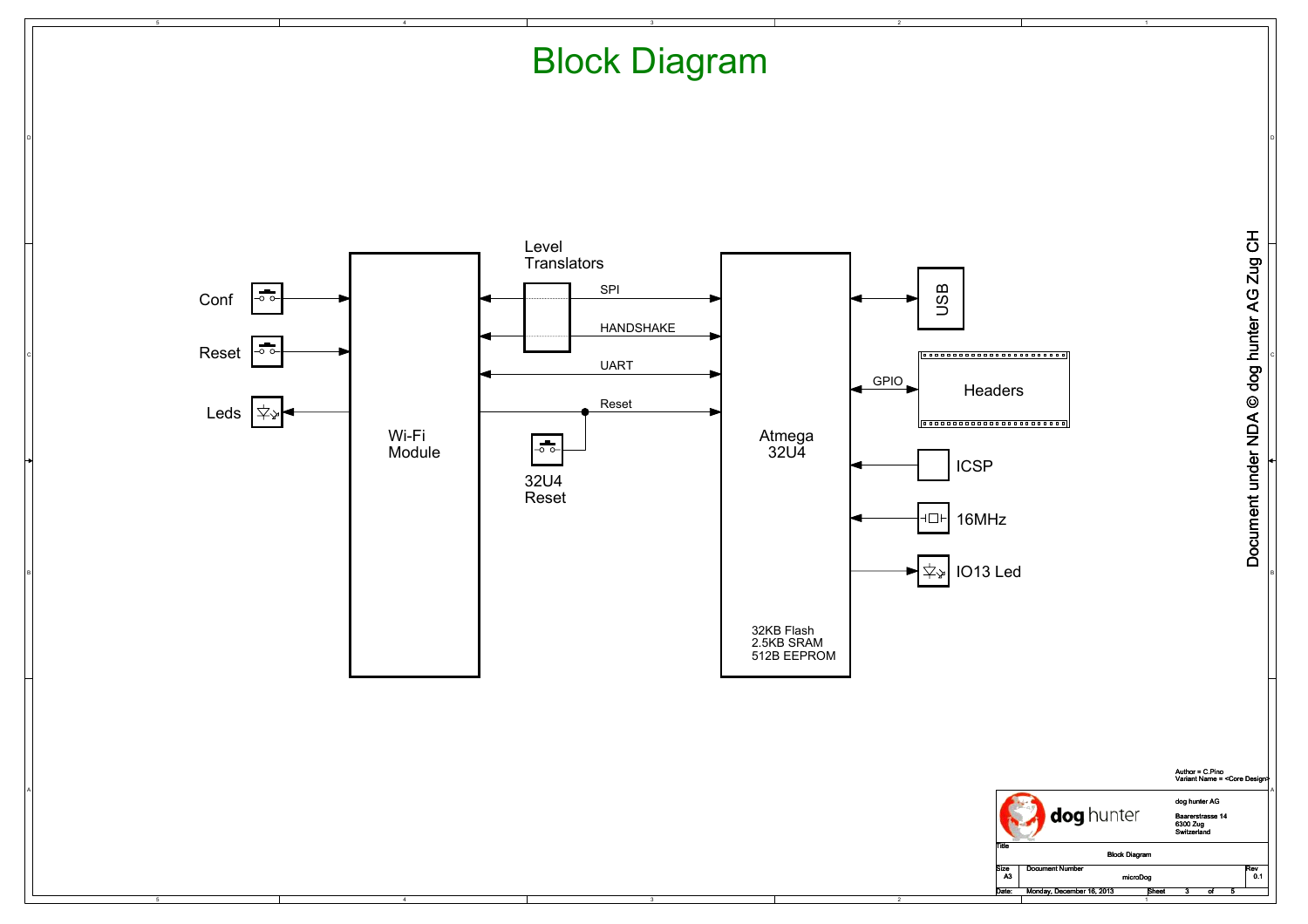